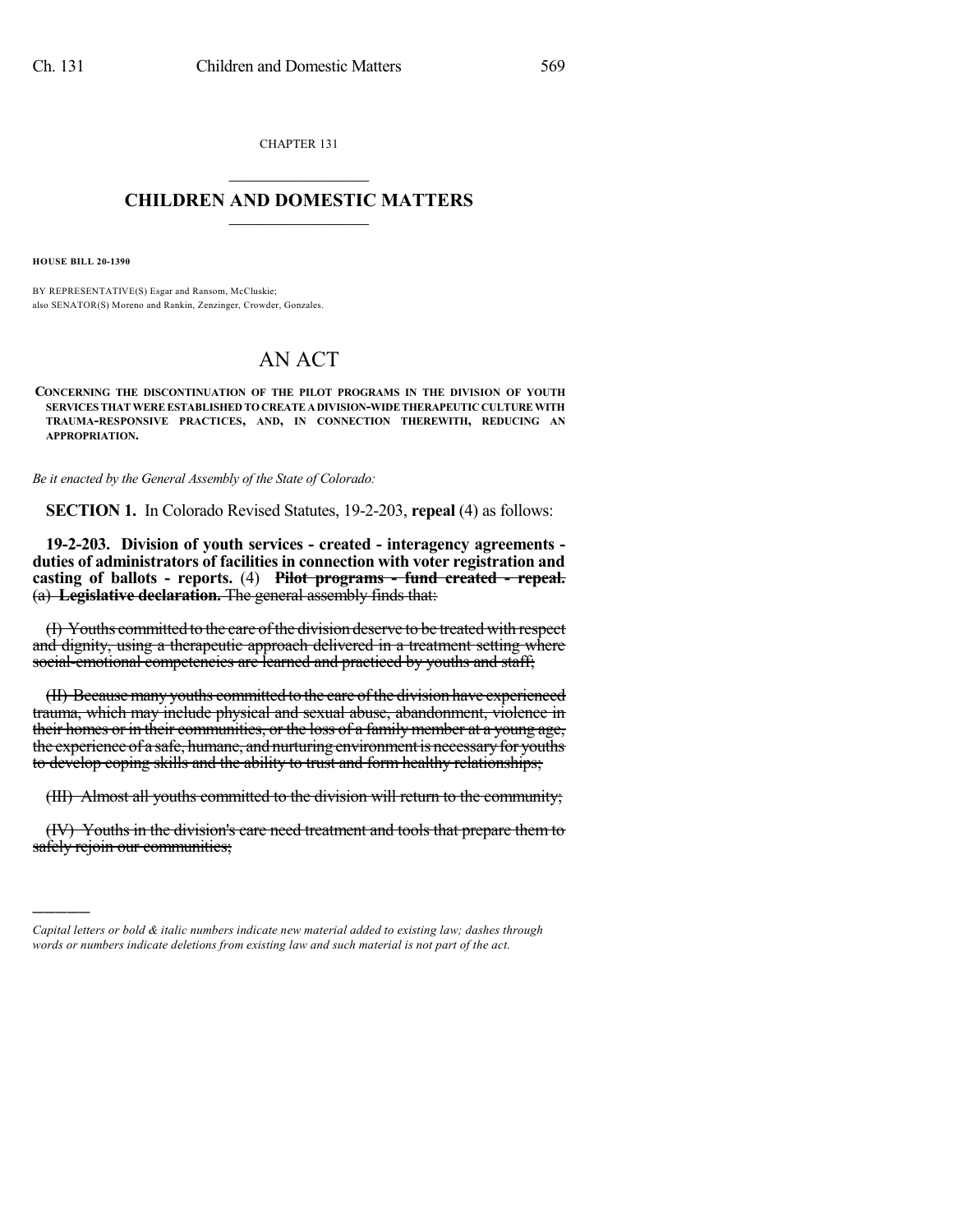(V) The environment in the division should be safe, secure, and nonviolent to promote building trust and healthy relationships between youths and staff and to allow youths to grow and mature responsibly;

(VI) Rates of violence against youths and staff in the division are unacceptably high;

(VII) Improvements can always be made in the division, which strives to have staff and youths engaged with respect and dignity and create an environment that is safe for all;

(VIII) Division staff have an extremely difficult job. They must respond daily to extremely troubled youths, including some who act out with violence. Even with appropriate staff response, some youths will need to be physically restrained.

(IX) Division staff want to help, and not hurt, youths;

(X) Nonetheless, certain restraint practices used in youth corrections, including full-body restraints, the WRAP, solitary confinement, pressure-point or pain-compliance techniques, manipulating nerves, mechanical restraints, and knee strikes to thighs, buttocks, and ribs are physically and psychologically harmful, destructive to relationship building, and inconsistent with the therapeutic, trauma-responsive, and non-violent environment the division is committed to creating;

(XI) Fundamental cultural change is needed at the division in orderto provide for the safety of youths and staff and to effectuate real and lasting personal change for the youths in the division's care;

(XII) Division staff need additional tools and training to reduce the use of physical restraints and to promote stronger, healthier relationships with youths; and

(XIII) Transparency and accountability regarding critical incidents, fights, assaults, restraints, and injuries that occur in division facilities are critical components of cultural change.

(b) The division shall implement two pilot programs to aid in the establishment of a division-wide therapeutic and rehabilitative culture. The pilot programs will test the efficacyof a therapeutic group-treatment approach and the abilityofthe division to keep youths and staff safe without the use of seclusion and mechanical restraints other than handcuffs. In administering the pilot programs, the division shall:

(I) Provide treatment to at least thirty-five youths committed to the division's care, divided into groups of no more than fifteen. In selecting youthsto participate in the pilot programs,thedivisionshall ensure thattheyouthsreflect a representative cross section of youths committed to the division's care with respect to age and history of violence.

(II) Give hiring or transfer preference to staff who agree to work as staff in the pilot program;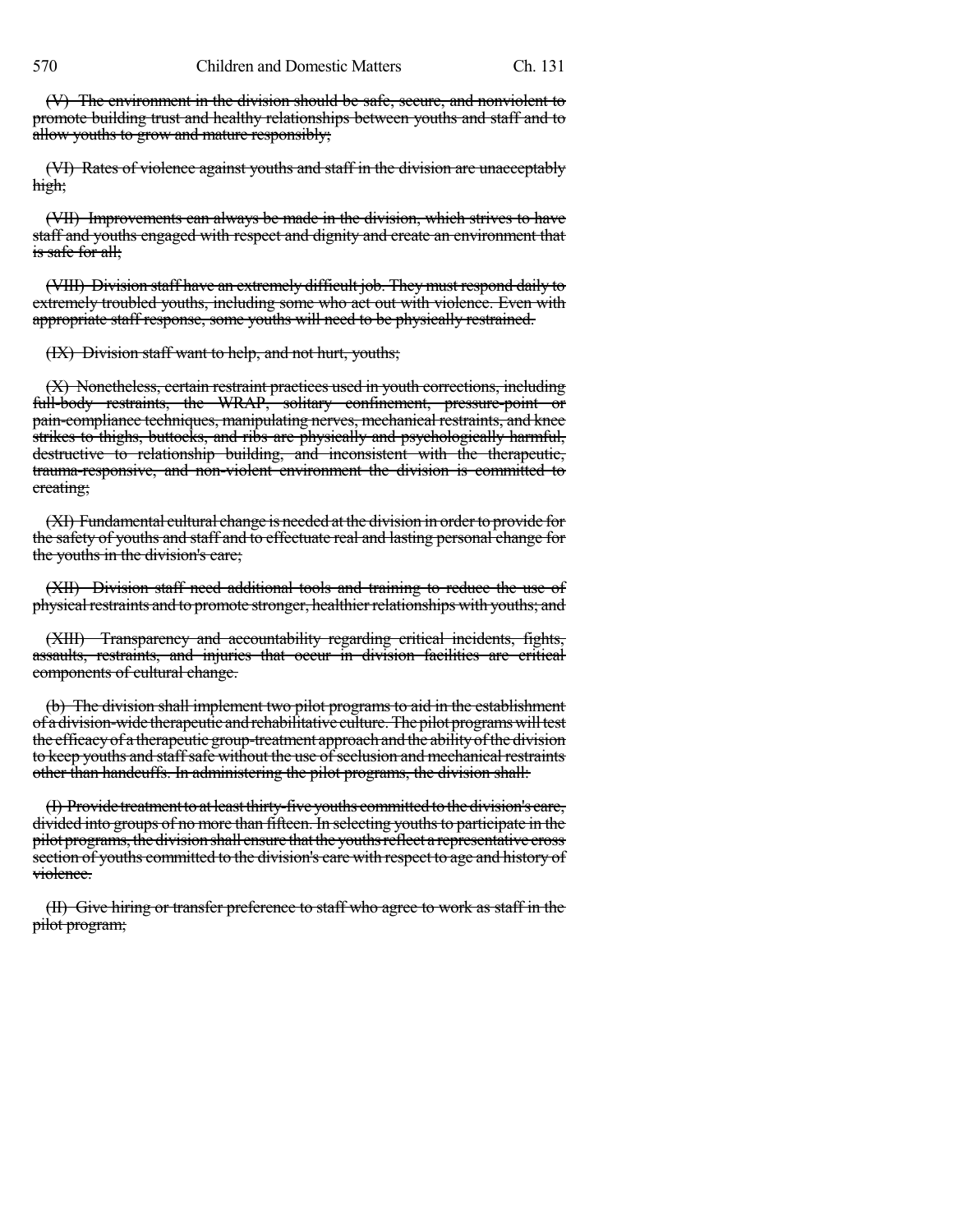(III) Create teams of youths and staff by assigning each staff member to a group of youths, to which group the staff member remains assigned throughout the pilot programs;

(IV) Require staff assigned to the pilot programsto be trained as youth specialists and have or acquire substantial knowledge of rehabilitative treatment, de-escalation, adolescent behavior modification, trauma, safety, and physical management techniques that do not harm youths; assign no staff members to the pilot programs solely as security staff; and maintain a ratio of staff to youths that meets or exceeds nationally recognized standards and reflects best practices;

(V) Operate healthy, trauma-responsive organizational environments as demonstrated through prosocial, safe, and non-violent interaction by:

(A) Prioritizing the physical and psychological safety of youths and staff;

(B) Meeting the basic needs of youths, which are food, clothing, shelter, emotional and physical safety, belonging, and family involvement;

(C) Creating a humane environment for youths that is not institutional but is home-like, healthy, and therapeutic;

(D) Holding youths in the least restrictive environment possible;

(E) Emphasizing positive behavioral outcomes with the goal of helping youths to progress from behavioral compliance to internalized change;

(F) Utilizing the small group process as a primarymethod of providing treatment services, where resolution of core issues and development of social-emotional competency can occur, youth behaviors are viewed as having a cause, and determining the purpose of a behavior is essential to the treatment process;

(G) To the extent possible, ensuring that each youth in the pilot programs remains with his or her group and dedicated staff member during waking hours, except for specialized treatment or educational services;

(H) Relying on de-escalation and relationship-building techniques that help staff members avoid physical management and restraint;

(I) Not using restraint methods that physically harm youths, including striking youths, using mechanical restraints other than handcuffs, and using pain-compliance or pressure-point techniques;

(J) Prohibiting a youth from participating in the restraint of another youth;

(K) Phasing out completely within the first year of each pilot program the practice of placing youths alone in a roomor area behind a locked doorfromwhich egress is prevented, except during sleeping hours, and avoiding isolation of youths from their peers;

(L) Integrating trauma-responsive principles and practices into all elements of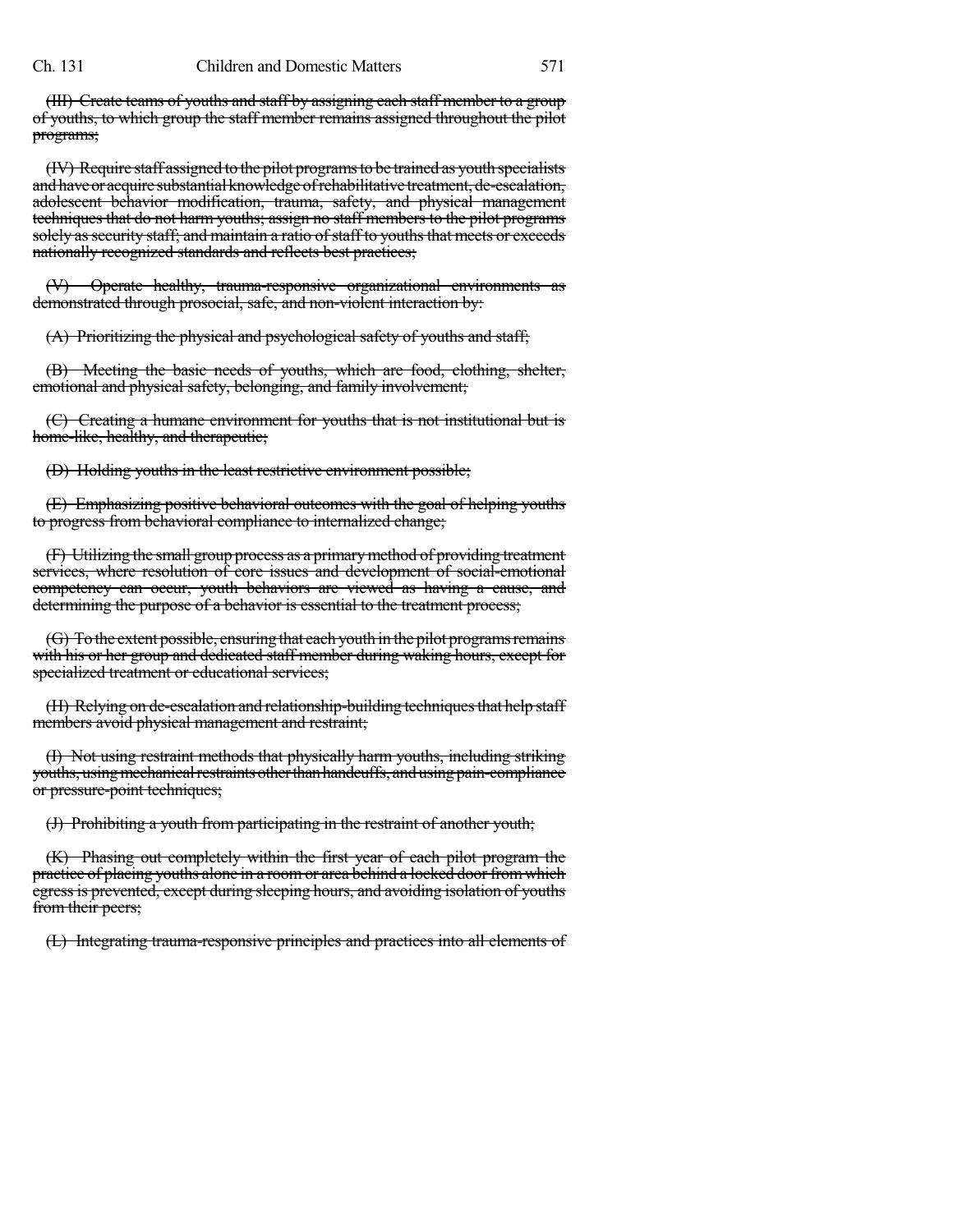572 Children and Domestic Matters Ch. 131

programming and ensuring that all staff who work with youths are thoroughly trained to provide trauma-responsive care. For the purposes of this section, "trauma-responsive" care means care in which staff are trained to expect the presence of trauma in the youths being served, to recognize how staff response and organizational practices may trigger painful memories and re-traumatize youths with trauma histories, and to resist taking actions or using words that re-traumatize youths.

(M) Providing continuity of services and relationships through a seamless case management system and assignment of a dedicated case manager to each youth, which case manager serves as the primary advocate for the youth and his or her family and works actively with both throughout the pilot programs;

## (N) Prioritizing family engagement; and

(O) Facilitating communityengagement, consistent with principles ofrestorative justice;

(VI) Contract through a competitive bid process with an independent third party to facilitate, coach, and train staff and leadership throughout the course of the pilot programs. The independent third party must have expertise in systemic cultural transformation of a youth correctional system from a punitive correctional culture to a rehabilitative and therapeutic culture. The independent third party must have experience training staff in providing relationship-based, group-centered, trauma-responsive care and decreasing violence against youths and staff in facilities. The independent third party shall assist with implementation of the pilot programs, provide training for staff working in the pilot programs, and provide at least one three-quarter-time to full-time consultant to provide on-the-ground mentorship, coaching, and training to pilot program staff members throughout the pilot programs. The consultant shall also provide training to the division's leadership regarding the philosophies and techniques used in the pilot programs. On or before January 1, 2018, and continuing through June 30, 2020, the division shall begin working actively with the contracted independent third party to take the necessary steps to commence the first pilot program as soon as possible, which must begin to serve youths no later than July 1, 2018. As soon as possible, but no later than January 30, 2020, the division shall begin working with the second contracted independent third party to commence the second pilot program, which must begin to serve youths no later than July 1, 2020.

(VII) (A) Contract through a competitive bid process with an independent contractor other than one of the independent third parties described in subsection (4)(b)(VI) of this section to evaluate the effectiveness and outcome of the pilot programs. Prior to the start of each pilot program, the division and the contractor shall work together to identify the data points to be collected throughout the pilot programs, which must include, but are not limited to, data concerning fights, assaults on youths, assaults on staff, critical incidents, restraints, mechanical restraints, seclusion, injuries to youths, injuries to staff, criminal charges filed against youths or staff, grievances or complaints regarding abuse that have been filed or sustained, staff absences, staff turnover, and youth educational achievement. The division shall collect the data and make it available to the contractor at the contractor's request throughout the pilot programs. For the purposes of this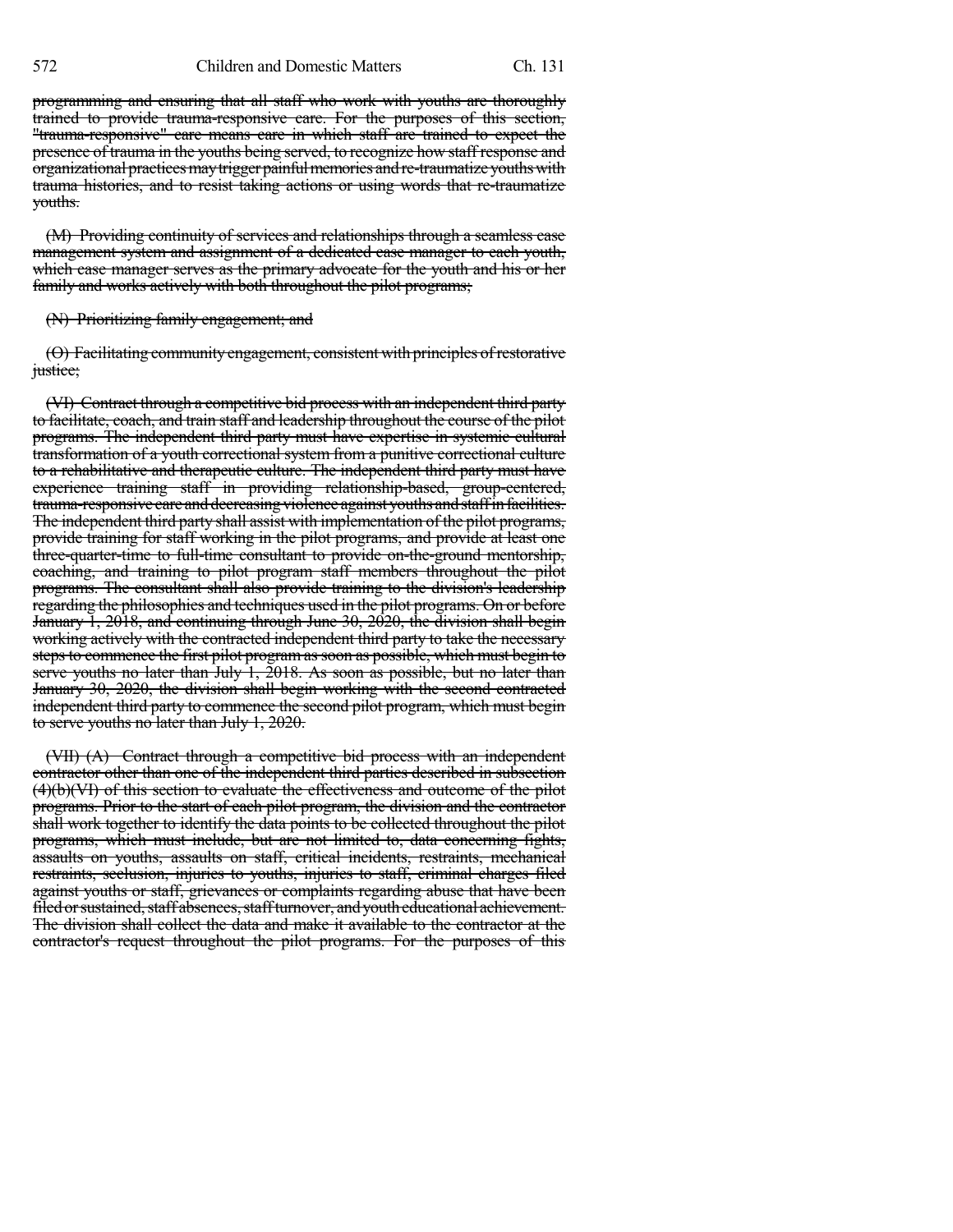subsection (4)(b)(VII), on or before September 1, 2017, the division shall request proposals from candidates for an evaluation of the first pilot program. The division shall require each candidate to submit its proposal to the division on or before November 1, 2017, and the division shall contract with a candidate on or before December 1, 2017. Not later than October 1, 2019, the independent contractor described in this subsection  $(4)(b)(VII)$  shall assess the data provided by the division and complete a report evaluating the effectiveness and outcomes of the first pilot program when compared to one or more comparable populations of youths in the division. For the purposes of this subsection  $(\overline{4})(b)(\overline{VII})$ , the division shall contract for an evaluation of the effectiveness and outcomes of the first and second pilot programs when compared to one or more comparable populations of youths in the division to be completed no later than October 1, 2021. The division shall provide the contractors all available data requested to complete the reports.

(B) The independent contractors, at least in part, shall base their evaluations of the effectiveness of the pilot programs upon whether they reduce the number of fights, critical incidents, assaults on youths, assaults on staff, injuriesto youths, and injuries to staff when compared to comparable populations of youths in the division, and whether they reduce the number of physical managements and mechanical restraints when compared to comparable populations of youths in the division.

(C) Not later than October 1, 2019, the first independent contractor shall complete the report described in subsection  $(4)(b)(VII)(A)$  of this section and submit it to the judiciary committees of the house of representatives and the senate, to the public heath care and human services committee of the house of representatives, and to the health and human services committee of the senate, or to any successor committees.

(D) Not later than October 1, 2021, the second independent contractor shall complete the report described in subsection  $(4)(b)(VII)(A)$  of this section and submit it to the judiciary committees of the house of representatives and the senate, to the public health care and human services committee of the house of representatives, and to the health and human services committee of the senate, or to any successor committees.

(VIII) Perform the necessary construction and renovation to create youth residences for the pilot programs that are home-like and therapeutic, including home-like sleeping quarters and living and group meeting areas.

(c) (I) The division of youth services pilot program cash fund, referred to in this subsection (4) as the "fund", is hereby created in the state treasury. The fund consists of money credited to the fund pursuant to subsection  $(4)(c)(*IV*)$  of this section and any other money that the general assembly may appropriate or transfer to the fund.

(II) The state treasurer shall credit all interest and income derived from the deposit and investment of money in the fund to the fund. Any unexpended and unencumbered money remaining in the fund at the end of a fiscal year remains in the fund and does not revert to the general fund.

(III) Subject to annual appropriation by the general assembly, the division may